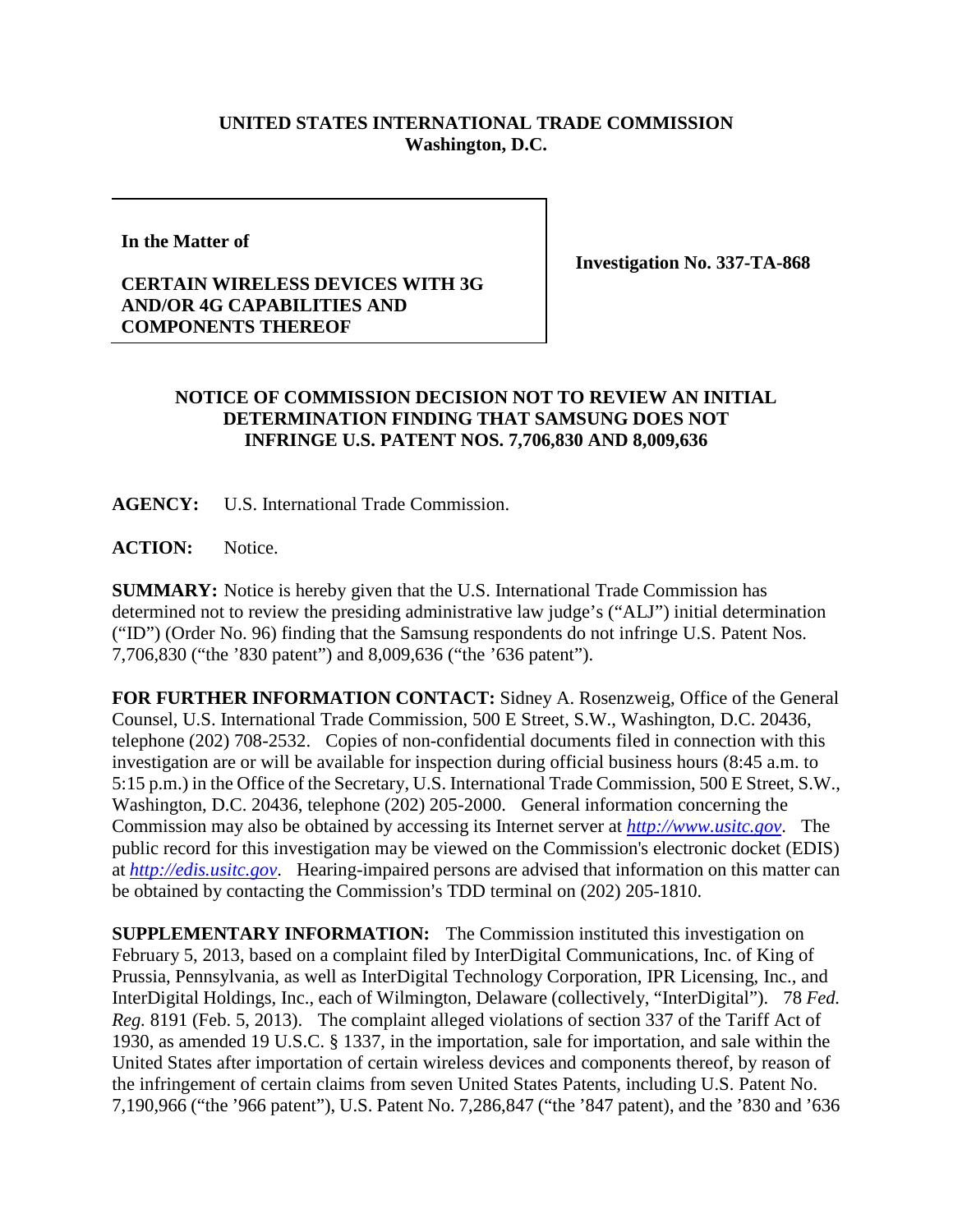patents (collectively, the "Power Ramp-Up Patents"). The notice of investigation named ten respondents including Samsung Electronics Co., Ltd. of Gyeonggi-do, Republic of Korea, and Samsung Electronics America, Inc. of Ridgefield Park, New Jersey (collectively, "Samsung"). The '830 and '636 patents are asserted only against Samsung; the '966 and '847 patents are asserted against Samsung and other respondents.

InterDigital previously asserted the '966 and '847 patents against other respondents in *Certain 3G Mobile Handsets and Components Thereof*, Inv. No. 337-TA-613. Certain Commission claim constructions were reversed on appeal, *see InterDigital Commc'ns, LLC v. ITC*, 690 F.3d 1318 (Fed. Cir. 2012), and remand proceedings are pending at the Commission, *see Certain 3G Mobile Handsets and Components Thereof*, Inv. No. 337-TA-613, Notice of Comm'n Determination to Remand Investigation to the Chief Administrative Law Judge Pursuant to Remand from the U.S. Court of Appeals for the Federal Circuit (Feb. 12, 2014). InterDigital previously asserted the '830 and '636 patents against other respondents *Certain Wireless Devices with 3G Capabilities and Components Thereof*, Inv. No. 337-TA-800. The Commission terminated that investigation with a finding that the claims of these patents were not infringed, based substantially upon a construction of the claim term "successively sends transmissions." *Certain Wireless Devices with 3G Capabilities and Components Thereof*, Inv. No. 337-TA-800, Comm'n Op. 2, 19-29 (Dec. 20, 2013). The Commission's findings in that investigation (as to numerous asserted patents) are on appeal.

On December 12, 2013, Samsung moved for summary determination that Samsung does not infringe the Power Ramp-Up Patents; other respondents subsequently joined the motion as to the '966 and '847 patents, which were also asserted against them. On January 2, 2014, InterDigital filed a response opposing the motion as to the '966 and '847 patents, and the Commission investigative attorney ("IA") filed a response in support of the motion as to all the Power-Ramp-Up Patents. On February 5, 2014, the ALJ granted as an ID the motion in part, as to the '830 and '636 patents. Order No. 96 at 10-11. He denied the motion as to the '966 and '847 patents because the parties "dispute both the appropriate claim construction and the application of that claim construction to the products at issue." *Id*. at 10.

On February 14, 2014, InterDigital filed a petition for review purporting "to reserve its right to appeal and seek reversal of the Commission's clearly erroneous conclusions in the 800 Investigation and in any appeal in this investigation." Pet. 3. Samsung and the IA responded that review is unwarranted. No other petitions or responses were received.

The Commission has determined not to review the ID.

The authority for the Commission's determination is contained in section 337 of the Tariff Act of 1930, as amended (19 U.S.C. § 1337), and in Part 210 of the Commission's Rules of Practice and Procedure (19 C.F.R. Part 210).